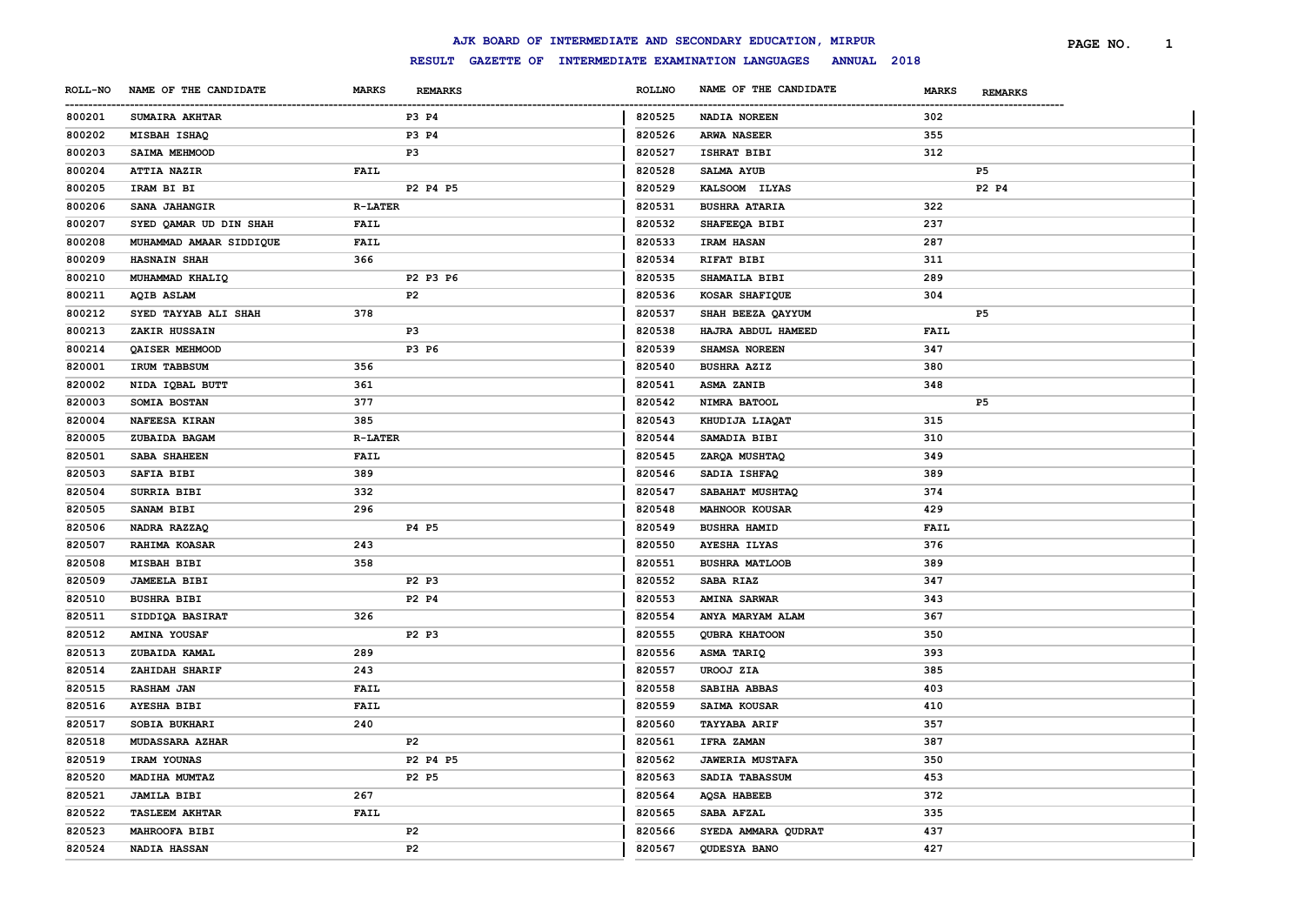|                |                       |              |                                                                  |               | AJK BOARD OF INTERMEDIATE AND SECONDARY EDUCATION, MIRPUR |              |                | PAGE NO. | $\overline{2}$ |
|----------------|-----------------------|--------------|------------------------------------------------------------------|---------------|-----------------------------------------------------------|--------------|----------------|----------|----------------|
|                |                       |              | RESULT GAZETTE OF INTERMEDIATE EXAMINATION LANGUAGES ANNUAL 2018 |               |                                                           |              |                |          |                |
| <b>ROLL-NO</b> | NAME OF THE CANDIDATE | <b>MARKS</b> | <b>REMARKS</b>                                                   | <b>ROLLNO</b> | NAME OF THE CANDIDATE                                     | <b>MARKS</b> | <b>REMARKS</b> |          |                |
| 820568         | <b>NAEEMA AZAM</b>    | 434          |                                                                  | 820612        | FEZA BATOOL                                               | 313          |                |          |                |
| 820569         | SHIBRA IMTIAZ         | 414          |                                                                  | 820613        | IRAM ISMAEEL                                              | 304          |                |          |                |
| 820570         | <b>MISBAH MANZOOR</b> | 372          |                                                                  | 820614        | <b>MISHBAH KOUSAR</b>                                     | 332          |                |          |                |
| 820571         | <b>SHAISTA BI</b>     | 347          |                                                                  | 820615        | MONEEBA HAYAT                                             | 363          |                |          |                |
| 820572         | HALEEMA SADIA         | 365          |                                                                  | 820616        | <b>ANAM SHAHEEN</b>                                       | 313          |                |          |                |
| 820573         | <b>SABA RANI</b>      | 371          |                                                                  | 820617        | <b>AYESHA AYOUB</b>                                       | 394          |                |          |                |
| 820574         | <b>ANEESA AFZAL</b>   | 409          |                                                                  | 820618        | SHAMSA RAFIQ                                              | 375          |                |          |                |
| 820575         | UROOS KIANI           | 427          |                                                                  | 820619        | <b>UROOJ KHALID</b>                                       | 380          |                |          |                |
| 820576         | NAHIDA IQBAL          | 396          |                                                                  | 820620        | IQRA ORUNGZAIB                                            | 344          |                |          |                |
| 820577         | SAIQA AZAM            | 366          |                                                                  | 820621        | MEMMOONA ASIF                                             | 391          |                |          |                |
| 820578         | IQRA KHADAM           | 404          |                                                                  | 820622        | <b>MEMOONA MAROOF</b>                                     | 325          |                |          |                |
| 820579         | <b>SADIA RANI</b>     | 369          |                                                                  | 820623        | NIMRA NASEEM                                              | 364          |                |          |                |
| 820580         | MANIBA ARIFA SABIR    | 401          |                                                                  | 820624        | ANSA BATOOL                                               | 374          |                |          |                |
| 820581         | <b>BENISH KOUSAR</b>  | 356          |                                                                  | 820625        | NAVEEDA KARIM                                             | 315          |                |          |                |
| 820582         | <b>MISBAH ZUBAIR</b>  | 353          |                                                                  | 820626        | NAIMA RANGBAZ                                             | 340          |                |          |                |
| 820583         | IFZA RAFIQUE          | 305          |                                                                  | 820627        | AQSA FIAZ                                                 | 342          |                |          |                |
| 820584         | SANA AHMED            |              | P2 P4 P5                                                         | 820628        | <b>FAIZA FAZAL</b>                                        | 339          |                |          |                |
| 820585         | NIMRA AHMED           |              | P4 P5                                                            | 820629        | ANEESA YAQOOB                                             | 361          |                |          |                |
| 820586         | <b>AYESHA AHMED</b>   |              | P4 P5                                                            | 820630        | HINA LATIF                                                | 254          |                |          |                |
| 820587         | <b>FARZANA KOUSAR</b> | 328          |                                                                  | 820631        | SAIMA SULTANA                                             |              | P <sub>5</sub> |          |                |
| 820588         | SIDRA MUMTAZ          | 338          |                                                                  | 820632        | SONIA RAFIQUE                                             | 353          |                |          |                |
| 820589         | <b>FOZIA MUNEER</b>   | 282          |                                                                  | 820633        | SAIMA SAEED                                               | 326          |                |          |                |
| 820590         | HAFSA NAZIM           |              | P2 P4                                                            | 820634        | IRTQA FATIMA                                              | 321          |                |          |                |
| 820591         | ZAHRA FATIMA          | 288          |                                                                  | 820635        | <b>MARIA SAEED</b>                                        | 289          |                |          |                |
| 820592         | <b>MADINA</b>         | 335          |                                                                  | 820636        | RABIA MAHBOOB                                             | 328          |                |          |                |
| 820593         | <b>TAYYEBA</b>        | 296          |                                                                  | 820637        | SHAZIA RIASAT                                             | 360          |                |          |                |
| 820594         | <b>IFFAT REHMAT</b>   | 285          |                                                                  | 820638        | <b>ANEELA RASHEED</b>                                     | 409          |                |          |                |
| 820595         | <b>MARIA NISAR</b>    | 317          |                                                                  | 820639        | SAFEERA PERVEEN                                           | 363          |                |          |                |
| 820596         | <b>NAFISA TABASUM</b> | 219          |                                                                  | 820640        | HAFIZA KIRAN LATEEF                                       | 256          |                |          |                |
| 820597         | RUKHSANA JAMEEL       | 375          |                                                                  | 820641        | SHAMILA SHARIF                                            | 318          |                |          |                |
| 820598         | SADIA BIBI            | 359          |                                                                  | 820642        | <b>MARYUM NASEER</b>                                      |              | P6             |          |                |
| 820601         | KHADIJA SALAM         | 367          |                                                                  | 820643        | SOBIA SABIR                                               | 334          |                |          |                |
| 820602         | <b>RABIYA ZAFAR</b>   | 346          |                                                                  | 820644        | <b>SAMEEN KAUSAR</b>                                      |              | P2 P3          |          |                |
| 820603         | SHEZANA KOSAR HAMEED  |              | P2                                                               | 820645        | <b>UZMA KOUSAR</b>                                        | 339          |                |          |                |
| 820604         | <b>AQSA RAUF</b>      | 309          |                                                                  | 820646        | SARA BATOOL                                               | 290          |                |          |                |
| 820605         | SHAMILA HAFEEZ        | 303          |                                                                  | 820647        | <b>NOREEN AZIZ</b>                                        |              | P2 P3          |          |                |
| 820606         | NADIA AKBAR           | 351          |                                                                  | 820648        | <b>MARSIA AZEEM</b>                                       | 358          |                |          |                |
| 820607         | <b>JAWAIRA AYYOUB</b> | 317          |                                                                  | 820649        | NADIA SABIR                                               | 292          |                |          |                |
| 820608         | WANIA RIAZ            | 318          |                                                                  | 820650        | SHAMAILA MAJEED                                           |              | P5             |          |                |
| 820609         | MADIHA MUSHTAQ        |              | P2 P4 P5                                                         | 820651        | <b>FOZIA RASHEED</b>                                      | 339          |                |          |                |
| 820610         | SANIA ASLAM           | 380          |                                                                  | 820652        | ANAM LIAQAT                                               |              | P2 P3          |          |                |
| 820611         | IFRA RAMZAN           | 385          |                                                                  | 820653        | NAZIA SULMAN                                              |              | P4 P5          |          |                |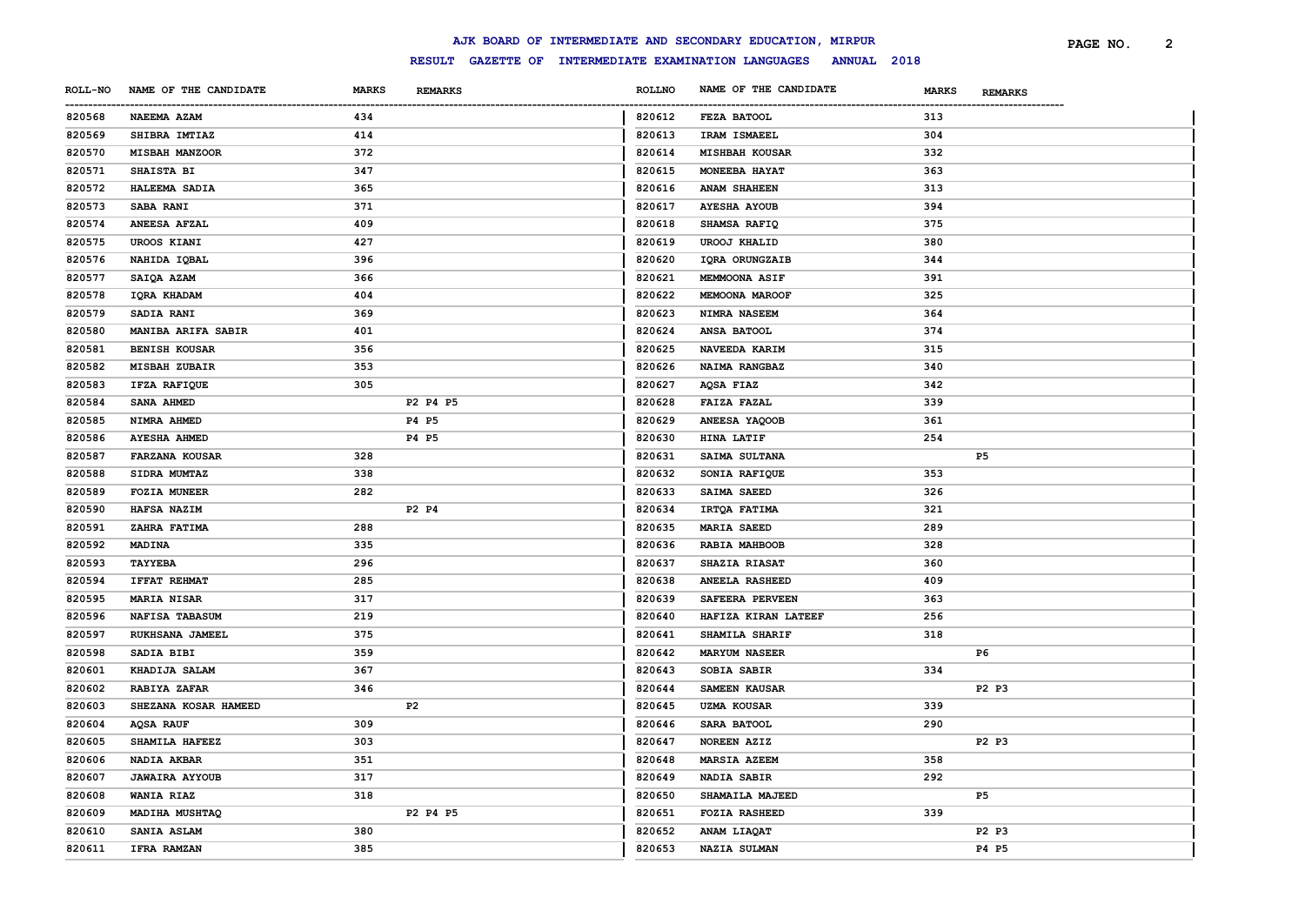|        |                               |              |                |                          | AJK BOARD OF INTERMEDIATE AND SECONDARY EDUCATION, MIRPUR        |                |                | PAGE NO. | з |
|--------|-------------------------------|--------------|----------------|--------------------------|------------------------------------------------------------------|----------------|----------------|----------|---|
|        |                               |              |                |                          | RESULT GAZETTE OF INTERMEDIATE EXAMINATION LANGUAGES ANNUAL 2018 |                |                |          |   |
|        | ROLL-NO NAME OF THE CANDIDATE | <b>MARKS</b> | <b>REMARKS</b> | <b>ROLLNO</b>            | NAME OF THE CANDIDATE                                            | <b>MARKS</b>   | <b>REMARKS</b> |          |   |
| 820654 | <b>MARIA JAHANGIR</b>         |              | P5             | --------------<br>820696 | <b>TANZEELA BEGUM</b>                                            |                | P2 P4          |          |   |
| 820655 | <b>BEENISH KOUSAR</b>         |              | P5             | 820697                   | SONIA SADIQUE                                                    |                | P <sub>2</sub> |          |   |
| 820656 | <b>FAKHRA MAJEED</b>          |              | P2 P3          | 820698                   | RAZIA RAZZAQ                                                     | 342            |                |          |   |
| 820657 | <b>NAZMEEN KOUSAR</b>         |              | P2 P3          | 820701                   | SOBIA KOSAR                                                      | 402            |                |          |   |
| 820658 | SHAIZA KOUSAR                 |              | P2 P4 P5       | 820702                   | <b>NAZMEEN BIBI</b>                                              | 324            |                |          |   |
| 820659 | SHARQA KHATOON                |              | P2 P3          | 820703                   | <b>NAHIDA RASHEED</b>                                            | 259            |                |          |   |
| 820660 | SAMRA KOUSER                  | 394          |                | 820704                   | SAIMA NASEER                                                     | 280            |                |          |   |
| 820661 | ALEENA AURANGZEB              |              | P2 P3          | 820705                   | NAZMA ASGHAR                                                     | 328            |                |          |   |
| 820662 | <b>NOSHEEN BIBI</b>           | 402          |                | 820706                   | RIFAT PERVEEN                                                    | 357            |                |          |   |
| 820663 | SANA MASOOD                   | 403          |                | 820707                   | SAEEDA NAZ                                                       | 218            |                |          |   |
| 820664 | <b>MISBAH NISAR</b>           | 392          |                | 820708                   | LUBINA FAROOQ                                                    | 340            |                |          |   |
| 820665 | <b>AYESHA NAWAZ</b>           | <b>FAIL</b>  |                | 820709                   | ERUM QURRAT UL ANN                                               | <b>FAIL</b>    |                |          |   |
| 820666 | PARSA ZULFIQAR                |              | P2             | 820710                   | SABIHA BEGUM                                                     | 294            |                |          |   |
| 820667 | <b>JAVERIA HUSSAIN</b>        |              | P2 P3          | 820711                   | NARGIS TAJ                                                       |                | P <sub>2</sub> |          |   |
| 820668 | SAIMA SHAKOOR                 | 350          |                | 820712                   | SHABNAM KOSAR                                                    |                | P2 P4 P5       |          |   |
| 820669 | <b>FAZZAILA KOSAR</b>         | 406          |                | 820713                   | <b>MARIA MAJEED</b>                                              |                | P2 P4 P5       |          |   |
| 820670 | ASMA YOUNIS                   |              | P2 P3          | 820714                   | SABA REHMAT                                                      |                | P <sub>2</sub> |          |   |
| 820671 | <b>JAVERIA JAVED</b>          | 325          |                | 820715                   | <b>RUBINA KOSAR</b>                                              |                | P2 P4          |          |   |
| 820672 | <b>RUKHSANA MAJEED</b>        |              | P <sub>2</sub> | 820716                   | NABEELA SAKHI MOHAMMAD                                           |                | P5             |          |   |
| 820673 | <b>HERA YASEEN</b>            |              | P2 P3          | 820717                   | LUBNA SHAFIQUE                                                   | 301            |                |          |   |
| 820674 | MAHMOONA QAYYUM               | 351          |                | 820718                   | <b>AREEBA SYED</b>                                               | 389            |                |          |   |
| 820675 | <b>TAYYIBA KAUSAR</b>         |              | P2 P3          | 820719                   | <b>AMNA SHAHEEN</b>                                              | 366            |                |          |   |
| 820676 | FAIZA AZIZ                    | 374          |                | 820720                   | <b>ABIDA AYYUB</b>                                               | 337            |                |          |   |
| 820677 | <b>AFSANA SAHAR</b>           |              | P2 P3          | 820721                   | FOZIA YOUNAS                                                     | 355            |                |          |   |
| 820678 | SAMRA KABIR                   | 305          |                | 820722                   | ZEBA MAQBOOL                                                     | 324            |                |          |   |
| 820679 | <b>ANDLEEB BASHIR</b>         |              | P2 P3          | 820723                   | SAIMA DIL AKBAR                                                  | 342            |                |          |   |
| 820680 | SHAMSA RAJAB                  | 352          |                | 820724                   | RAINAZ AKHTAR                                                    | 296            |                |          |   |
| 820681 | NADIA ZULFIQAR                | 344          |                | 820725                   | MOBEENA TAHIRA                                                   | <b>R-LATER</b> |                |          |   |
| 820682 | ROMA FAREED                   | 291          |                | 820726                   | IQRA FAIZ                                                        | 323            |                |          |   |
| 820683 | SAIMA MANZOOR                 | 291          |                | 820727                   | <b>NOSHEEN FAREED</b>                                            | 338            |                |          |   |
| 820684 | <b>NUSRAT SAEED</b>           | 247          |                | 820728                   | <b>MEHMOONA BASHIR</b>                                           | 340            |                |          |   |
| 820685 | SABINA ARIF                   | 252          |                | 820729                   | <b>MARIA TABASSUM</b>                                            | 350            |                |          |   |
| 820686 | SAMIRA BEGUM                  | 336          |                | 820730                   | <b>FAIZA PERVEEN</b>                                             | 320            |                |          |   |
| 820687 | RIZWANA GULZAR                |              | P5             | 820731                   | <b>RUBINA BEGUM</b>                                              | 326            |                |          |   |
| 820688 | SUGHRA RUKHSAR                | 267          |                | 820732                   | KAMAILA BAGIM                                                    | 384            |                |          |   |
| 820689 | SHAKILA BEGUM                 | <b>FAIL</b>  |                | 820733                   | SIDRA JAHANGIR                                                   | 303            |                |          |   |
| 820690 | HINA TABASUM                  |              | P2 P4 P5       | 820734                   | NAILA KHANUM                                                     | 315            |                |          |   |
| 820691 | IRAM RAFIQUE                  | 271          |                | 820735                   | <b>SHAZIA NAZ</b>                                                |                | P2 P5          |          |   |
| 820692 | ROBINA SHAHEEN                | 306          |                | 820736                   | NADIA BIBI                                                       | 308            |                |          |   |
| 820693 | ZARINA TABASH                 | 360          |                | 820737                   | <b>ARBAB BATOOL</b>                                              |                | P2 P4 P5       |          |   |
| 820694 | <b>FAZEELIAT KARIM</b>        | 299          |                | 820738                   | MOBINA TARIQ                                                     |                | P2 P4 P5       |          |   |
| 820695 | KHADIJA KHATOON               | <b>FAIL</b>  |                | 820739                   | MANEEZ AKHTAR                                                    |                | P2 P5          |          |   |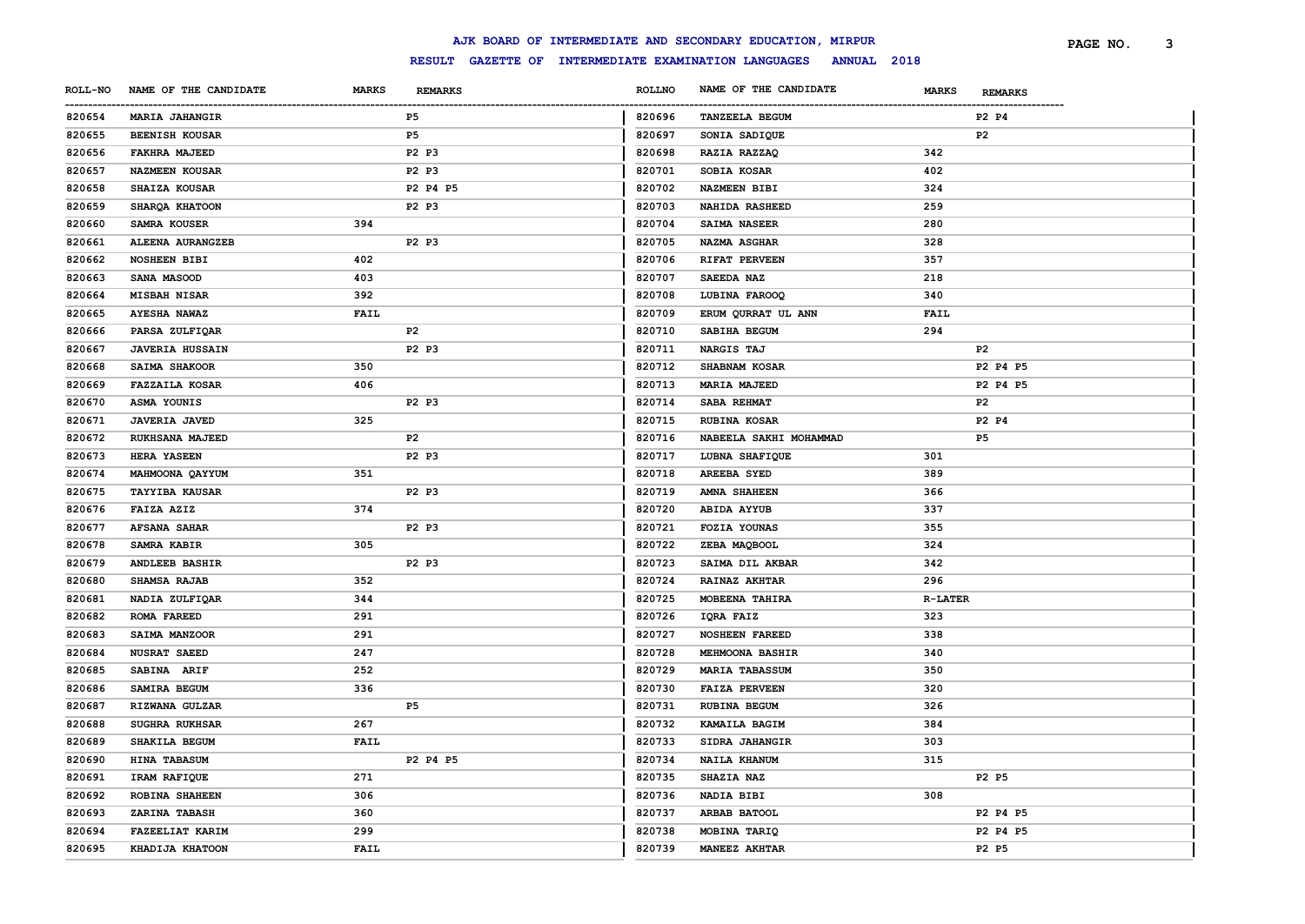|                       |                           |              |                |                         | AJK BOARD OF INTERMEDIATE AND SECONDARY EDUCATION, MIRPUR        |                |                | PAGE NO. | 4 |
|-----------------------|---------------------------|--------------|----------------|-------------------------|------------------------------------------------------------------|----------------|----------------|----------|---|
|                       |                           |              |                |                         | RESULT GAZETTE OF INTERMEDIATE EXAMINATION LANGUAGES ANNUAL 2018 |                |                |          |   |
| <b>ROLL-NO</b>        | NAME OF THE CANDIDATE     | <b>MARKS</b> | <b>REMARKS</b> | <b>ROLLNO</b>           | NAME OF THE CANDIDATE                                            | <b>MARKS</b>   | <b>REMARKS</b> |          |   |
| -----------<br>820740 | <b>AYESHA SAFEER BUTT</b> |              | P2 P4 P5       | -------------<br>820782 | ARSLAN FAROOQ                                                    | 266            |                |          |   |
| 820741                | <b>BINISH WAZIR</b>       |              | P2 P5          | 820783                  | MUHAMMAD AMIR SOHAIL                                             |                | P2 P6          |          |   |
| 820742                | ROBINA NAZ                | FAIL         |                | 820784                  | MUHAMMAD SAQLAIN ABBAS                                           | 321            |                |          |   |
| 820743                | <b>FARZANA KOUSAR</b>     |              | P <sub>5</sub> | 820785                  | MUHAMMAD TAHIR ALTAF                                             |                | P1 P2 P5       |          |   |
| 820744                | HAFZA ZAREENA BASHIR      | FAIL         |                | 820786                  | SAYYED ADNAN ALI GHOUS                                           |                | P2 P4 P5       |          |   |
| 820745                | SADIA SHARAFAT            | FAIL         |                | 820787                  | MUHAMMAD WASEEM RAZA                                             | 202            |                |          |   |
| 820746                | <b>UMAIRA WAHEED</b>      | FAIL         |                | 820788                  | ANEES UR REHMAN SIDDIQUI                                         | 309            |                |          |   |
| 820747                | NABEELA BIBI              | FAIL         |                | 820789                  | SHOUKAT ALI                                                      |                | P2 P4 P5       |          |   |
| 820748                | <b>FARZANA BIBI</b>       | 332          |                | 820790                  | GHULAM MUSTAFA QADRY                                             | FAIL           |                |          |   |
| 820749                | KOSAR NAZIR               | 280          |                | 820791                  | <b>RUKHSAR AHMAD</b>                                             | 294            |                |          |   |
| 820750                | SAIMA NASIR               | 310          |                | 820792                  | SOHAIB AKBAR                                                     | 244            |                |          |   |
| 820751                | SAIRA SHAFIQUE            | 284          |                | 820793                  | MUHAMMAD KABIR                                                   |                | P <sub>2</sub> |          |   |
| 820752                | <b>BEENISH BASHIR</b>     |              | P2             | 820794                  | <b>ABDUL REHMAN</b>                                              | FAIL           |                |          |   |
| 820753                | SNAINA ARIF               |              | P <sub>2</sub> | 820795                  | MUHAMMAD ILYAS                                                   | 268            |                |          |   |
| 820754                | SABA ALI ASGHAR           | 264          |                | 820796                  | MUBASHAR IQBAL                                                   |                | P2 P4          |          |   |
| 820755                | <b>ISRA MUNEER</b>        | <b>FAIL</b>  |                | 820797                  | ABDUL MANAN                                                      |                | P <sub>2</sub> |          |   |
| 820756                | <b>SAIMA ASHRAF</b>       |              | P5             | 820798                  | <b>NASIR IMTIAZ</b>                                              |                | P2 P4          |          |   |
| 820757                | <b>RAEESA BIBI</b>        |              | P2 P5          | 820801                  | MUHAMMAD ASIF                                                    | <b>FAIL</b>    |                |          |   |
| 820758                | ASIMA BIBI                | 278          |                | 820802                  | MUHAMMAD YASIR AZIZ                                              |                | P1 P2 P4       |          |   |
| 820759                | QAFIA SULEMAN             |              | P <sub>5</sub> | 820803                  | AMAR JAVED                                                       | <b>FAIL</b>    |                |          |   |
| 820760                | <b>RABIA SULEMAN</b>      |              | P2 P5          | 820804                  | MUHAMMAD RAMZAN                                                  | FAIL           |                |          |   |
| 820761                | MUHAMMAD IMRAN            | FAIL         |                | 820805                  | ABDUL QADEER                                                     | 254            |                |          |   |
| 820762                | <b>BASHIR AHMAD LONE</b>  | 290          |                | 820806                  | RAFAQAT RAFIQUE                                                  | 292            |                |          |   |
| 820763                | TARIQ MASOOD              | FAIL         |                | 820807                  | RAFAQUT ALI                                                      | 265            |                |          |   |
| 820764                | ABDUL SAMI ABBASI         | 350          |                | 820808                  | ABDUL MAJID                                                      | 278            |                |          |   |
| 820765                | ISFAQ AHMAD               | 236          |                | 820809                  | MUHAMMAD BILAL                                                   | 249            |                |          |   |
| 820766                | MUKHTAR AHMAD             | 240          |                | 820810                  | <b>JHANZAIB</b>                                                  | 290            |                |          |   |
| 820767                | MURTAZA AHMMAD            |              | P5             | 820811                  | MUHAMMAD SAFEER                                                  | 275            |                |          |   |
| 820768                | MUHAMMAD WAQAS            |              | P2 P4 P5       | 820812                  | TUSEEF ZAHIDI                                                    | FAIL           |                |          |   |
| 820769                | SAQIB HUSSAIN             |              | P2 P4 P5       | 820813                  | MUHAMMAD TAYYAB                                                  | <b>R-LATER</b> |                |          |   |
| 820770                | MUHAMMAD RIAZ AWAN        |              | P3 P4          | 820814                  | NABEELA JAVEED                                                   | 292            |                |          |   |
| 820771                | ATTIQUE AHMAD             | 292          |                | 820815                  | AWAIS AHMED FAREED                                               | <b>FAIL</b>    |                |          |   |
| 820772                | MOHAMMAD SAEED            | 242          |                | 820816                  | SAHIBZADA HAFIZ ABDUL WAJID                                      | 300            |                |          |   |
| 820773                | <b>ANSAR SAFEER</b>       | 284          |                | 820817                  | SHABBIR AHMED KHAN                                               | FAIL           |                |          |   |
| 820774                | MUHAMMAD ARSLAN NAZIR     | FAIL         |                | 820818                  | MUHAMMAD FIAZ                                                    |                | P <sub>2</sub> |          |   |
| 820775                | AYESHA LIAQAT             | 361          |                | 820819                  | MUHAMMAD UMAR ISLAM                                              | 251            |                |          |   |
| 820776                | <b>WASIM AKRAM</b>        | FAIL         |                | 820820                  | AURANG ZAIB SHER ALAM                                            | 385            |                |          |   |
| 820777                | MUHAMMAD ASAD             |              | P5             | 820821                  | LIAQAT HUSSAIN USMANI                                            | 217            |                |          |   |
| 820778                | TAMOOR AHMED              | 284          |                | 820822                  | ZAID HUSSAIN                                                     | 360            |                |          |   |
| 820779                | MUHAMMAD NOMAN            | FAIL         |                | 820823                  | ADNAN NASEEM KAYANI                                              | <b>R-LATER</b> |                |          |   |
| 820780                | MUHAMMAD KHALID           |              | P <sub>2</sub> | 820824                  | MUHMAMMAD ABDUL QADIR                                            | 227            |                |          |   |
| 820781                | <b>GULFRAZ HUSSAIN</b>    |              | P <sub>2</sub> | 820825                  | MUHAMMAD AMJID                                                   |                | P2 P4 P5       |          |   |